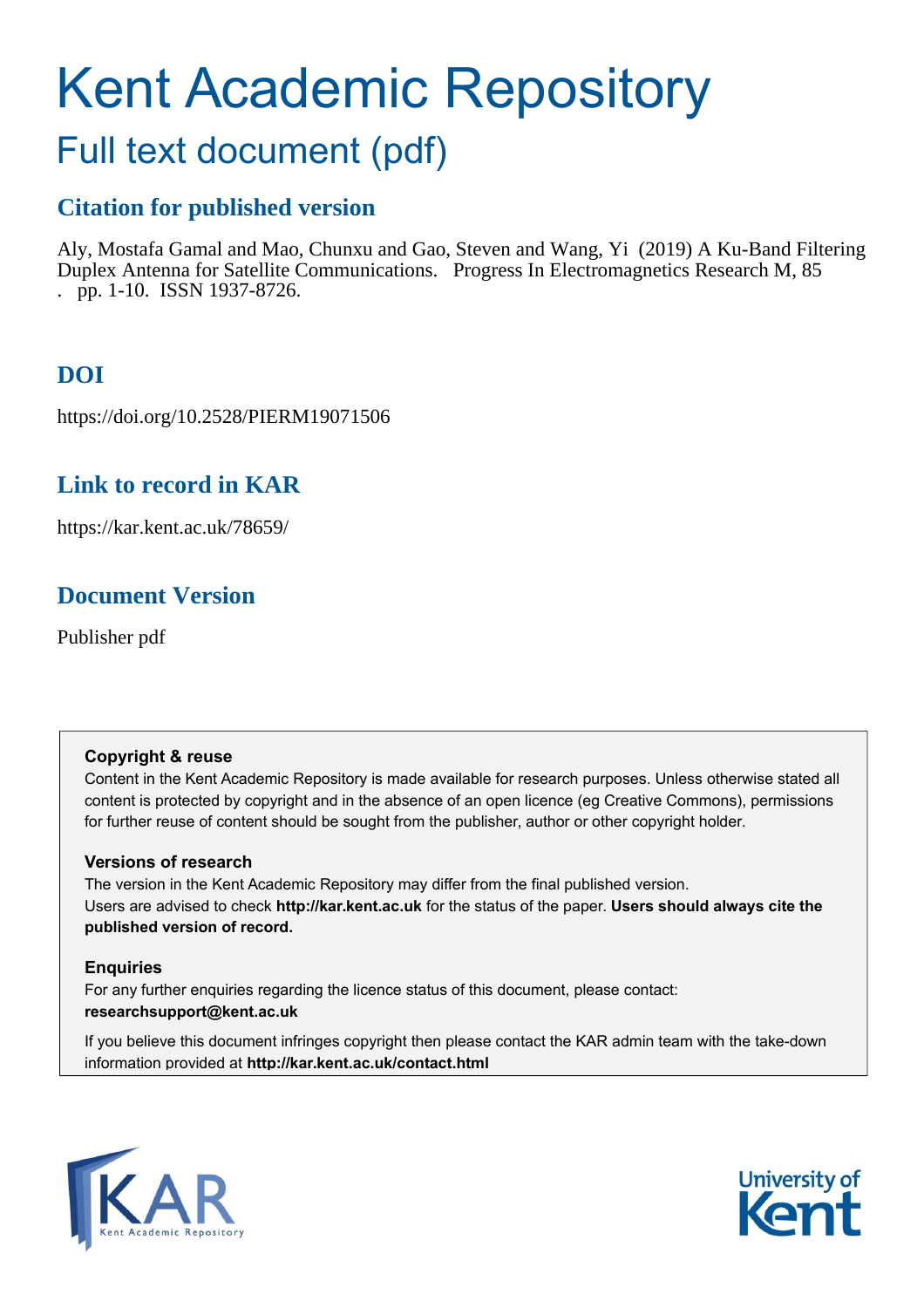#### **A Ku-Band Filtering Duplex Antenna for Satellite Communications**

**Mostafa G. Aly1, \*, Chunxu Mao2, Steven Gao3, and Yi Wang<sup>4</sup>**

**Abstract**—In this paper, a dual-polarisation shared-aperture duplex antenna is presented for satellite communications at the standard microwave Ku-band, based on the integrated filtering-antenna concept and co-design approach. The design relies on the use of resonators coupled to the radiating dual-band dual-polarisation antenna. The resonant patch antenna forms one pole of each channel filter, resulting in a third-order filter in the Rx channel and a second-order filter in the Tx channel. The Rx and Tx ports of the antenna take in horizontal and vertical linear polarisations, respectively. The integrated duplexer helps to increase the isolation between the ports and the selectivity of each channel. The integration between the filter and the antenna is achieved by electromagnetic coupling, without the need of external matching circuits. Thus it attains a compact footprint. The operation frequencies of the demonstrated duplex antenna are from 11 to 12.5 GHz (12.8%) for the downlink to the Rx port, and from 13 to 14.4 GHz (10.2%) for the uplink at the Tx port. High port-to-port isolation of over 40 dB is realized to reduce channel interference. Flat in-band average gains are achieved to be 7.8 and 8.3 dBi, for the low- and high-bands, respectively.

#### **1. INTRODUCTION**

Highly integrated radio frequency (RF) modules with a compact size and multiple functions are of great interest for modern wireless communication applications, due to the constant demands for size and cost reduction of RF systems. The integration of passive components, such as filters, power dividers, duplexers, and antennas in the RF front-end, has attracted enormous research interests in the past several years.

Wireless communication applications, in particular satellite communications, have experienced rapid development in the past decade. At a ground station, a duplexing and dual-polarisation transceiver front-end, as illustrated in Fig. 1, has been widely used. Taking a standard Ku-band system as an example, the receiver (Rx) channel and transmitter (Tx) channel not only are duplexing but also take in different polarisations. Traditionally, the dual-polarisation antenna, either a shared aperture or sometimes two separate apertures, and the duplexer are separately designed to match a system impedance of  $50 \Omega$  and then cascaded together through  $50 \Omega$  interfaces. An integrated duplex antenna module can be an attractive alternative, where the antenna and duplexer are co-designed to form an inseparable component with two ports and one radiator. The elimination of  $50 \Omega$  interconnections makes the antenna-duplexer module more compact. It also avoids the potential multiple reflections between the connectors. The orthogonal polarisation between the two ports and the duplexer together ensure high isolation between the two channels so as to reduce their interference.

Several planar duplex antennas with compact sizes have been reported in literature. These can be realized by two cascaded triplet sections of quarter wavelength resonators [1], by coupling electromagnetic (EM) waves through dog-bone-shape slotted ground [2], or by microstrip-to-slot

*Received 15 July 2019, Accepted 13 August 2019, Scheduled 14 September 2019*

<sup>\*</sup> Corresponding author: Mostafa Gamal Aly (M.G.Aly@greenwich.ac.uk).

<sup>&</sup>lt;sup>1</sup> Faculty of Engineering and Science, University of Greenwich, ME4 4TB, UK. <sup>2</sup> Department of Electrical Engineering, Pennsylvania State University, USA. <sup>3</sup> School of Engineering and Digital Arts, University of Kent, CT2 7NZ, UK. <sup>4</sup> Department of Electronic Electrical and Systems Engineering, University of Birmingham, B15 2TT, UK.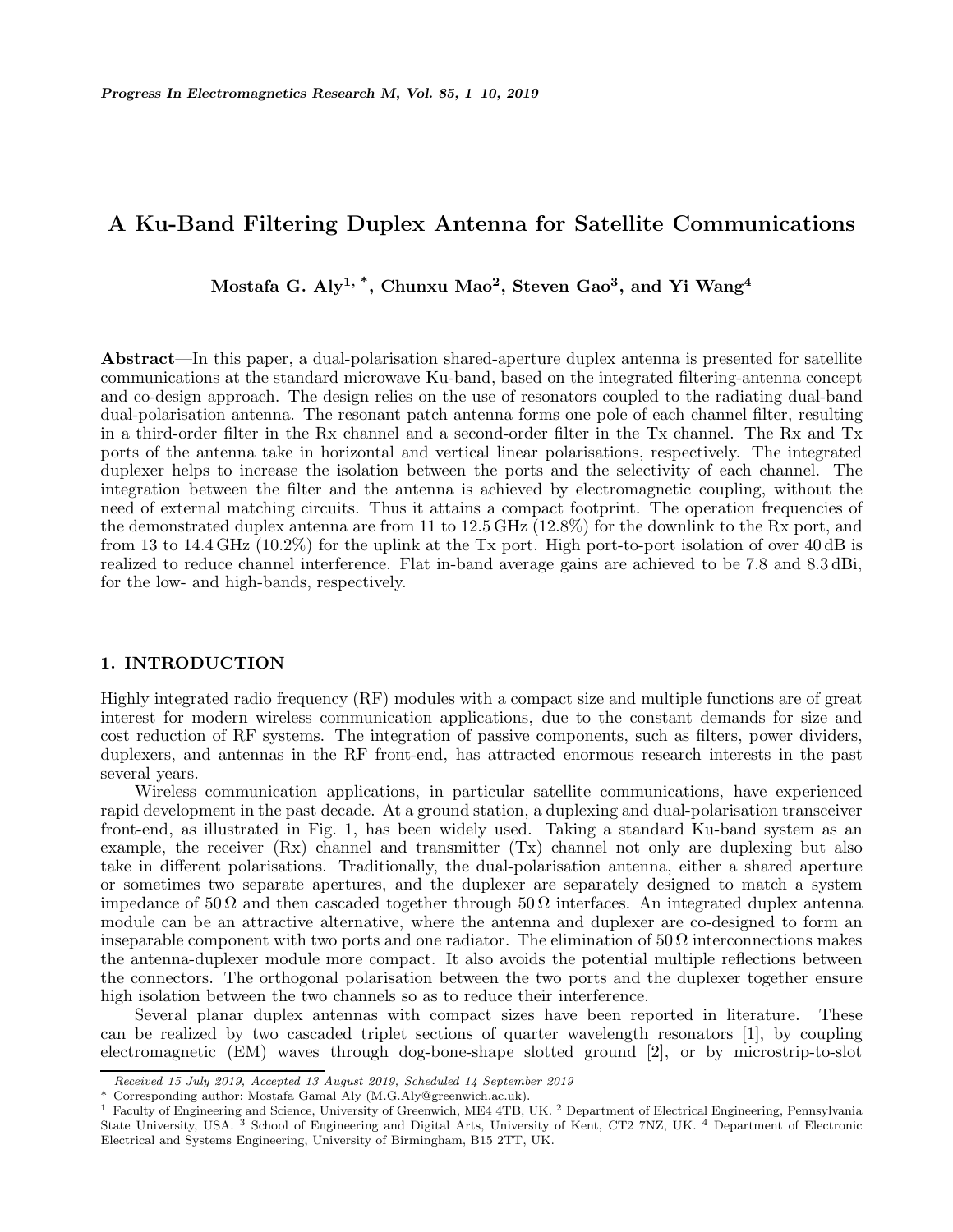

**Figure 1.** Block diagram of the proposed duplex antenna.

transition technique [3], to name just a few. T-shaped probes presented in [4] acted as a two-pole band-pass filter (BPF) in a duplex patch antenna, whereas two H-shaped feed-lines aided in achieving a quasi-elliptic BPF in [5]. Tuneable capacitors were also used to control the resonating frequencies of two planar inverted-F antennas (PIFAs), resulting in tuneable duplexing antenna transceivers [6]. A compact duplexer antenna was achieved in [7] using a stub-loaded resonator that operated at two resonant frequencies to match two sets of split-ring resonators.

Filtering antennas have been studied for its compact size, enhanced bandwidth, frequency selectivity, high port isolation, and flat in-band gain [8, 9]. Filtering antennas could be achieved by cascading the radiating element after the filter stage, such as the gamma-shaped antenna [10, 11], a circular patch with annular ring [12], and a rectangular patch antenna [13]. An edge coupled filtering antenna in [14] relied on bending the filter structure 180 degree, and coupling each branch to the other. Antenna-filter-antenna is another technique to achieve the filtering antenna concept [15]. Back-toback microstrip patch antennas acted as resonators as well as radiators when being coupled to a slotted ground plane in between [16, 17]. Cavity resonators were also used to play the filter role [18]. Dual-band notches were introduced in [19], by adding a band stop filter at the feed-line.

In this paper, a filtering duplex antenna is proposed for the satellite communications within the microwave Ku-band. The duplex antenna is composed of two sets of resonators and a dual-polarisation patch antenna. The integrated system depends on EM coupling through the slotted ground plane, without the need of  $50 \Omega$  interconnections and matching networks. Compared to conventional cascaded duplexer antenna, the proposed filtering duplex system not only makes the RF front-end much more compact, but also improves the frequency response of the overall system. That is due to reduced mismatch and the elimination of multi-reflection between the duplexer and the radiating elements [20].

The integrated design methodology will be described in Section 2. Section 3 discusses the design of the planar duplexer. The microstrip antenna is discussed in Section 4. The integrated duplex antenna is elaborated in Section 5. All simulations are carried out using Computer Simulation Technology (CST) Microwave Studio. Section 6 reports the simulated and measurement results. Section 7 concludes the paper.

#### **2. INTEGRATED CONFIGURATION AND DESIGN METHOD**

The conventional cascaded duplex system, as in Fig. 2(a), consists of two ports for transmitter and receiver, a duplexer, an antenna, and the matching circuit. Mostly, a broadband antenna is used to cover both uplink and downlink frequency bands. In some cases, multiband antennas or multiple antennas are used as well. Traditionally, the antenna and duplexer are designed separately and cascaded via  $50\Omega$  interfaces. This leads to mismatching between RF components, extra circuit areas for the interconnection, and a relatively large component-count of the front-end. On the other hand, the integrated duplex antenna architecture is shown in Fig. 2(b). In this system, the duplexer and radiating element are integrated into a single device, combining the functions of duplexer, filter, and antenna.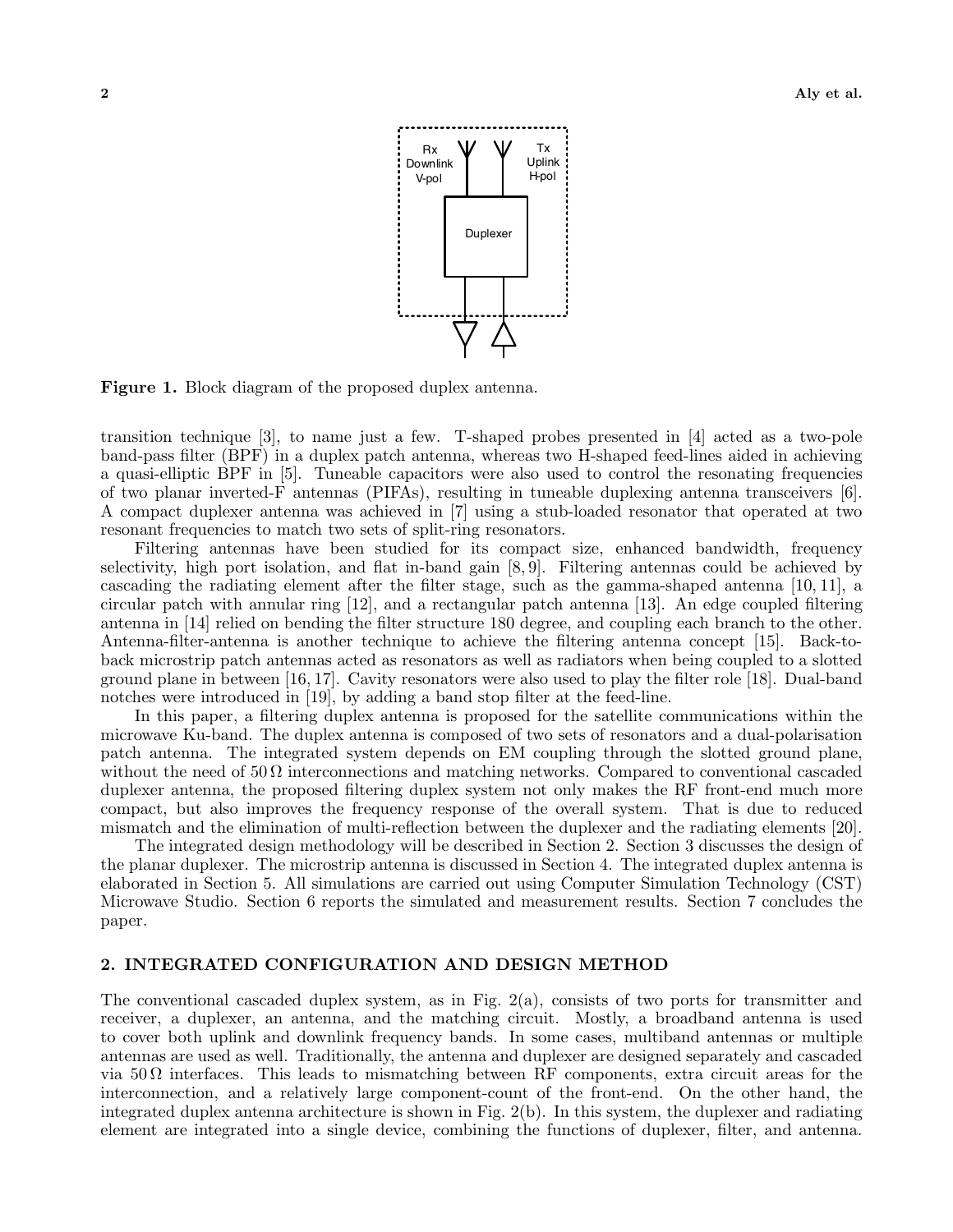

**Figure 2.** Block diagram of (a) traditional cascaded system (b) integrated duplex antenna subsystem.

Consequently, the component number and therefore the volume and cost are significantly reduced. Besides, the losses associated with the matching circuit can be removed.

To achieve the duplex antenna, a design concept based on coupled resonators and dual-mode resonant antenna is proposed, with the topology as shown in Fig. 3. The antenna has two resonant modes at  $f_1$  and  $f_2$ , and in this case they are orthogonally polarised. These are coupled to the two channels respectively. The transmitting path consists of one resonator in addition to the radiating element itself, both resonating at  $f_2$ . This essentially forms a second-order filter. The receiving path contains two resonators and the antenna all resonating at  $f_1$ , and therefore a third-order filter response is achieved. Finally, the port isolation is achieved by having the coupling line of the Tx port facing the opposite side of the substrate away from the Rx one, and also by introducing a separating distance in between. These two features result in having a significant isolation between ports, as referred to by the path of resonators shown in Fig. 3. It is important to note that the order of the filters (third and second order in this case) is mainly determined by the requirements in terms of channel bandwidth and isolation.



**Figure 3.** Topology of the integrated filtering duplex antenna.

The duplex antenna is formed of coupled resonators without the use of separated duplexers, antennas, and interconnection matching networks. This effectively forms a multiport filtering network with all of the resonators and radiating elements contributing to the bandwidth and frequency selectivity. For the purpose of satellite communications, this design targets the downlink and uplink frequency bands to have a return loss bandwidth (RLBW) from 11 to  $12.5$  GHz  $(12.8\%)$  and from 13 to  $14.4$  GHz  $(10.2\%)$ , respectively, operating within the standard Ku-band.

In most cases, circularly polarised antennas are preferred for satellite communication applications due to their unfixed orientation flexibility feature. However, accomplishing a dual-linear-polarised integrated design may also benefit in some niche applications when the broadcasting satellite is fixed. Isolation is increased by the usage of an orthogonal polarisation in the case of receiving a dominant interference [21]. Moreover, linear polarisation is not affected by atmospheric conditions, particularly at the higher frequency bands [22].

#### **3. PLANAR DUPLEXER**

The coupling between the added resonators and the radiating element is responsible for the increase of the operating bandwidth. The coupled-resonator filter design approach [23] was adopted to realise the return loss (RL) of +20 dB for both bands. For the targeted fractional bandwidth (FBW) at the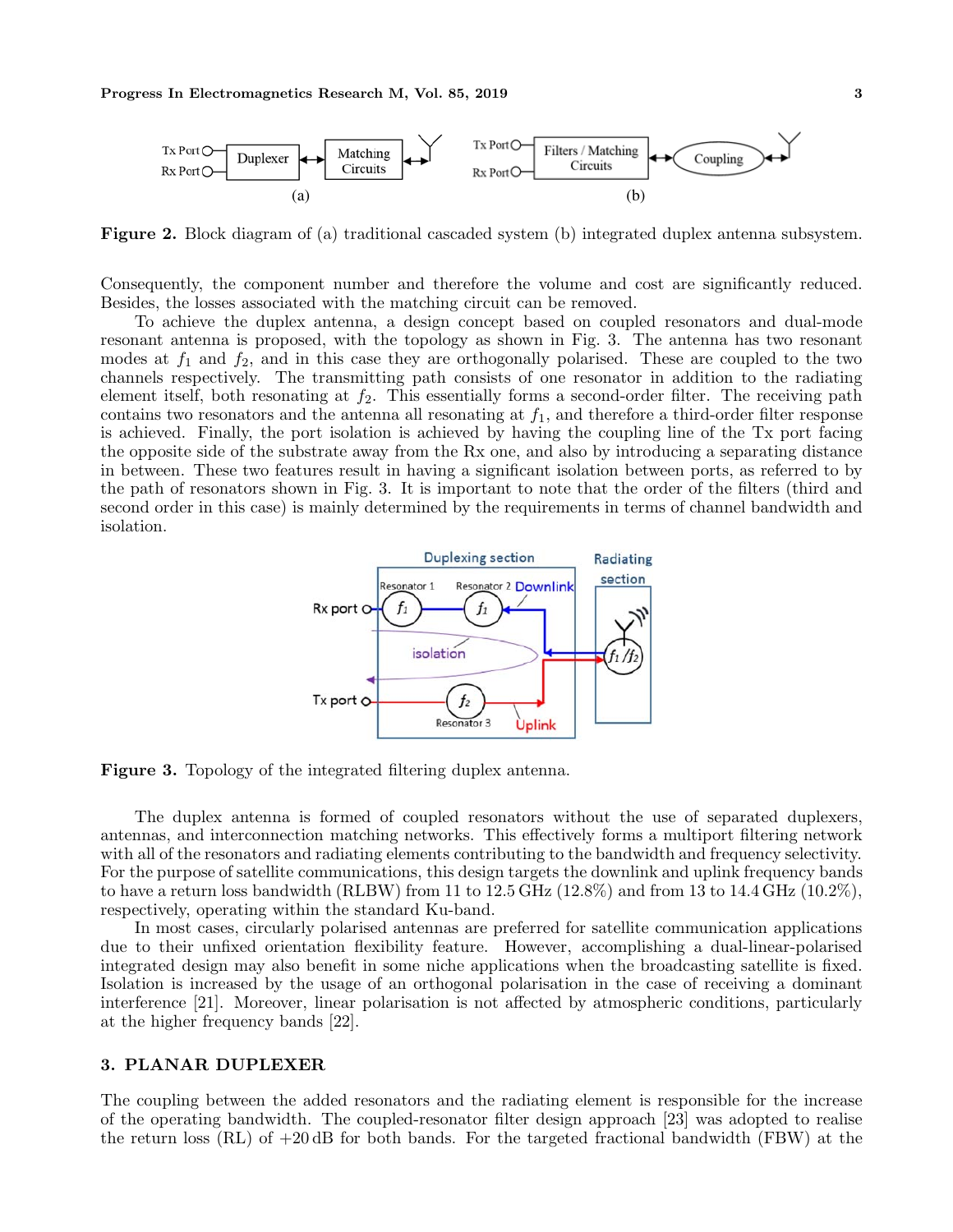low-band (12.8%) in a 2nd-order filtering circuit, the g-element values were found to be  $g_1 = 1.4029$ ,  $g_2 = 0.7071$  and  $g_3 = 1.9841$ . And for the high-band (10.2%), a 1st-order filtering circuit is used, and the g-element values were found to be  $g_1 = 0.6986$  and  $g_2 = 1$ . These values are translated to coupling coefficients and external quality factors using Eqs. (1) and (2) [23]:

$$
M_{i,i+1} = \frac{\text{FBW}}{\sqrt{g_i \cdot g_{i+1}}}
$$
\n<sup>(1)</sup>

$$
Q_{en} = \frac{g_n \cdot g_{n+1}}{\text{FBW}} \tag{2}
$$

For the first-order transmitting channel with the central frequency  $f_2 = 13.7$  GHz, and FBW of 0.102, the coupling coefficient is obtained as  $M_{12} = 0.122$ , and the external quality factor is  $Q_{e1} = 6.85$ . For the coupling coefficient is obtained as  $M_{12} = 0.122$ , and the external quality factor is  $Q_{e1} = 6.85$ . For<br>the second-order receiving channel with the central frequency  $f_1 = 11.75$  GHz and FBW of 0.128, the the second-order receiving channel with the central frequency  $f_1 = 11.75$  GHz and FBW of 0.128, the coupling coefficients are obtained as  $M_{12} = 0.1285$   $M_{22} = 0.1081$  and the external quality factors are coupling coefficients are obtained as  $M_{12} = 0.1285$ ,  $M_{23} = 0.1081$ , and the external quality factors are  $Q_{e1} = 7.75$  and  $Q_{e2} = 10.961$ .

These obtained values are then used in the initial dimensioning of the circuit layout. It should be noted that the initial dimensions only provide a starting point for the optimization. The resonant characteristics of the radiating element are very different from the microstrip line resonator in terms of quality factor. For this reason, the dimensions extracted from <sup>M</sup> and <sup>Q</sup>*ex* are not as accurate and reliable as in the design of conventional microstrip filters. Thus extensive parameter study and optimizations were further required.

#### **4. DUAL-BAND DUAL-POLARISATION MICROSTRIP ANTENNA**

As mentioned in Section 1, a broadband antenna or a multiband one is required to act as the radiating element covering both operating channels in a duplex antenna. Nonetheless, for having an integrated design, it is preferable to have a single unidirectional antenna, operating at dual-band with orthogonal polarisations. This would benefit in reducing coupling and improving diversity to combat fading and co-channel interference [24]. The configuration of the proposed dual-band dual-polarisation rectangular patch is as shown in Fig. 4. It consists of two substrates of Rogers RO4003C with 3.55 dielectric constant and 0.2 mm thickness. The patch is printed on top of the first substrate. For the second substrate, the slotted ground plane is etched on the top, while both of the microstrip feed-lines are printed on the lower face. The presence of such a slotted ground plane helped in coupling the EM waves to the patch antenna. The dimensions of the rectangular patch are deduced using Eq. (3), the dominant mode with the lowest frequency (11 GHz), and Eq. (4) which is the second mode with the highest frequency



**Figure 4.** Layout of the dual-polarisation antenna. (a) Rectangular patch. (b) Slotted-ground plane. (c) Two feed-lines.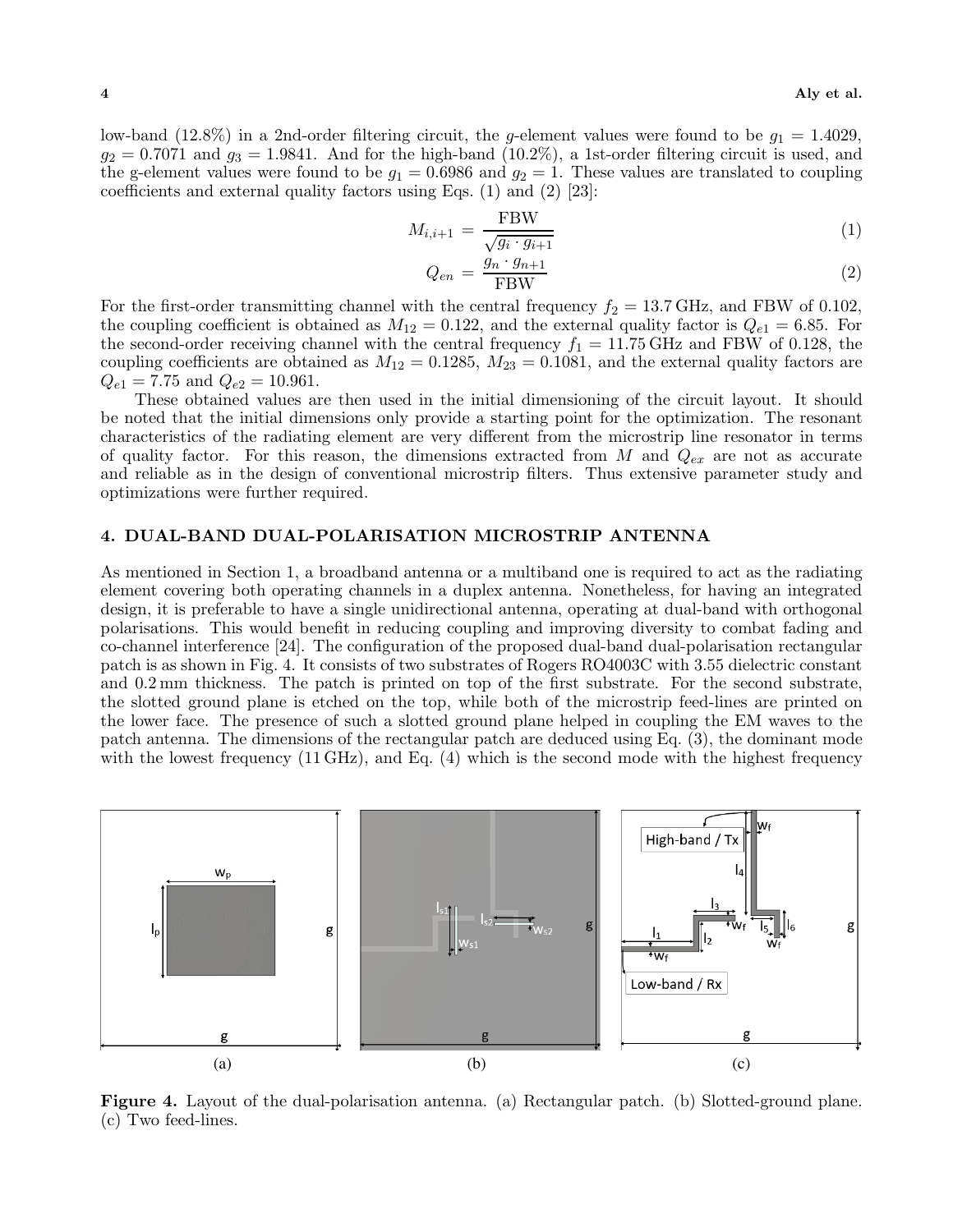## **Progress In Electromagnetics Research M, Vol. 85, 2019 5**

(14.5 GHz) [22]:

$$
(f_r)_{001} = \frac{c}{2W\sqrt{\epsilon_r}}\tag{3}
$$

$$
(f_r)_{010} = \frac{c}{2L\sqrt{\epsilon_r}}
$$
(4)

where c is the speed of light, and  $\epsilon_r$  is the relative permittivity of the substrate. The design parameters are listed in Table 1. Such a design had the dual-band response displayed in Fig. 5. The low and are listed in Table 1. Such a design had the dual-band response displayed in Fig. 5. The low and high-band resonances occurred at 11.4 and 13.3 GHz, respectively. Overall port isolation was obtained to be 38.4 dB. It is worth mentioning that the patch operates at two orthogonal linear polarizations, horizontal for the low-band, and vertical for the high-band. The dual-polarisation operation will be clarified further in the coming section.

**Table 1.** Parameters of the proposed dual-band dual-polarisation antenna (unit: mm).

| g    | 'p  | $\mathbf{w}_{\mathbf{p}}$ | $I_{\rm S1}$ | $\mathrm{w}_{\mathrm{s}1}$ | $I_{\rm s2}$ | $\mathrm{w}_{\mathrm{s}2}$ |
|------|-----|---------------------------|--------------|----------------------------|--------------|----------------------------|
| 20   | 7.5 | 9                         |              | 0.23                       | 3.3          | 0.25                       |
| Wf   |     | l2                        | l3           | 14                         | 15           | 16                         |
| 0.45 |     | 2.55                      | 3.45         | 8.75                       | 1.95         | 2.3                        |
|      |     |                           |              |                            |              |                            |



**Figure 5.** Simulated dual-band antenna response.

#### **5. INTEGRATED FILTERING DUPLEX ANTENNA**

The configuration of the integrated filtering duplex antenna is shown in Fig. 6, and the geometric parameters are recorded in Table 2. The integrated design is achieved onto two substrates of the same dielectric material Rogers RO4003C with the same specifications. Again the patch is printed on top of the first substrate, while for the second substrate, the slotted ground plane is etched on the top, and the channel resonators and feed-lines are printed on the lower face. The filtering duplex antenna is realised by electromagnetically coupling the last resonator in the two channels to the two polarisations of the antenna respectively. This results in a highly integrated and compact design in which the duplexing and radiating elements become inseparable. To achieve the impedance matching performance at both bands, the centre frequencies for the two channels of the duplexer and the dual-band antenna were set to be matched. Then by tuning the coupling strength between resonators, good impedance matching performance can be realised. It should be noted that the separating distance  $s_3$  plays an important role in controlling the isolation between both ports. As a result, the simulated surface current distribution of the integrated design is of two linear polarisations, horizontal at the centre frequency of the low-band and vertical at that of the high-band. This can be seen in Fig. 7. The filtering duplex antenna has three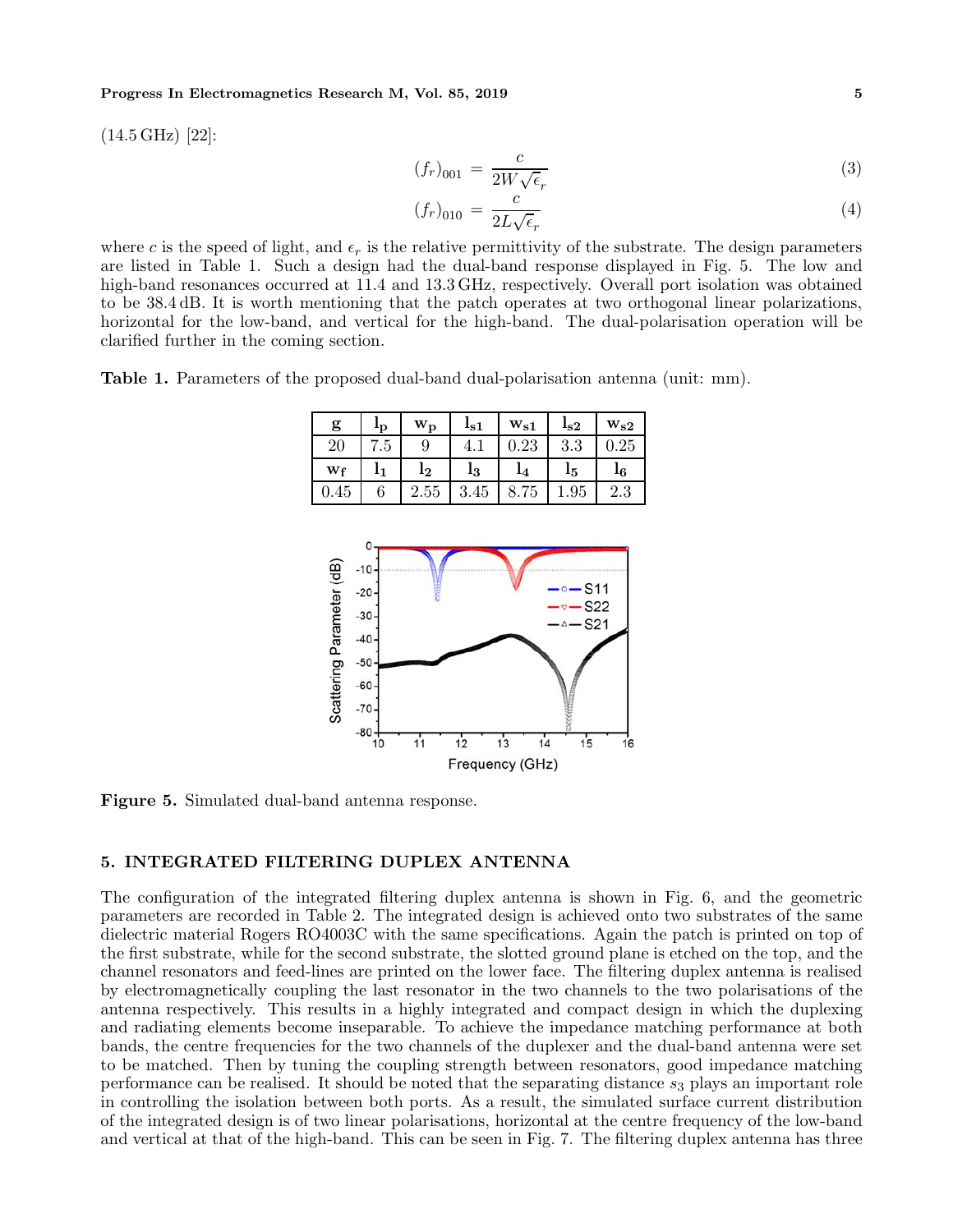

**Figure 6.** Integrated filtering duplex antenna: (a) Dual-band patch. (b) Side view. (c) Slotted-ground plane. (d) Feeding network.



**Figure 7.** Simulated current distribution on the antenna patch at (a) 11.7 GHz (b) 13.75 GHz.

**Table 2.** Parameters of the proposed integrated design (unit: mm).

| g               | $\mathbf{h}_1$ | $\mathbf{h}_{2}$ | $\mathbf{I}_{\mathbf{p}}$ | $\mathbf{w}_{\mathbf{p}}$ | $I_{\rm S1}$   | $\mathbf{w_{s1}}$ | $I_{\rm S2}$   | $\mathbf{w}_{\mathbf{s} \mathbf{2}}$ |
|-----------------|----------------|------------------|---------------------------|---------------------------|----------------|-------------------|----------------|--------------------------------------|
| 20              |                | 0.2              | 7.5                       | 9                         | 3.1            | 0.19              | $\overline{4}$ | 0.32                                 |
| 1 <sub>f1</sub> | $I_{f2}$       | Wf               | 1 <sub>1</sub>            | $W_1$                     | $\mathrm{l}_2$ | l3                | $W_{2}$        | 1 <sub>4</sub>                       |
| 5.46            | 8.75           | 0.45             | 3.4                       | 0.27                      | $1.7\,$        | 1.36              | 0.2            | 2.97                                 |
| $s_1$           | $S_{2}$        | $\mathbf{s}_3$   | $S_4$                     | $_{\rm l5}$               | $_{16}$        | $W_3$             | 17             | $_{\rm l s}$                         |
| 0.2             | 0.12           | 2.61             | 0.16                      | 2.2                       | 2.4            | 0.36              | 1.84           | 1.35                                 |

resonance poles for the low-band and two for the high-band, including the resonance of the radiating patch at both. Eventually, this forms a five-pole filtering network as shown in Fig. 9(a). The simulated downlink bandwidth is from 11 to 12.5 GHz (12.8%), while that of the uplink is from 13 to 14.4 GHz (10.2%). The simulated overall port isolation is 41 dB.

#### **6. SIMULATIONS AND MEASUREMENTS**

A prototype of the design was fabricated as shown in Fig. 8 and tested. The measured scattering parameters are compared to the simulated ones in Fig. 9(a). Measurements were conducted using an Agilent Network Analyzer N5230A. A good agreement was achieved between the results, having the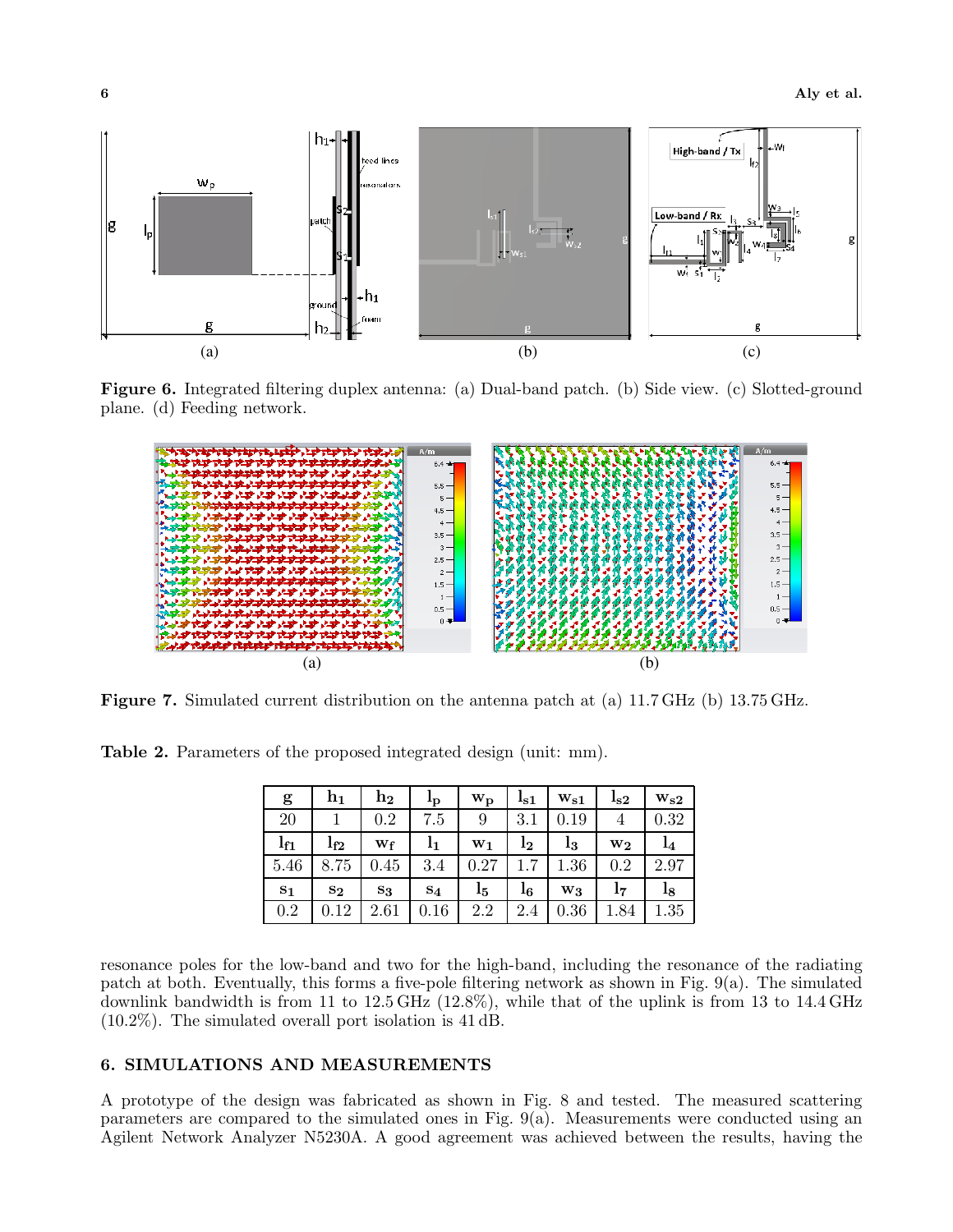

**Figure 8.** Fabricated prototype: (a) Dual-band patch. (b) Slotted-ground plane. (c) Feeding network.



**Figure 9.** Filtering duplex antenna; simulated versus measured: (a) Scattering parameters. (b) Realised gains.

| Ref.                                                                                                                                                                                  |        | Pol. Type $f_1, f_2$ (GHz) | RLBW $(\%)$ | Isolation<br>(dB) | Avg. Gain<br>(dBi) |
|---------------------------------------------------------------------------------------------------------------------------------------------------------------------------------------|--------|----------------------------|-------------|-------------------|--------------------|
|                                                                                                                                                                                       | Single | 2.45, 5.25                 | 5.3, 5.7    | 20                | 3                  |
| $[4] % \includegraphics[width=1\textwidth]{images/TrDiM-Architecture.png} \caption{The figure shows the results of the estimators in the left hand side.} \label{TrDiM-Architecture}$ | Single | 2.06, 2.6                  | 10.6, 6.9   | 45                | 3.4                |
| [5]                                                                                                                                                                                   | Dual   | 1.94, 2.6                  | 23, 8       | 35                | 8.5                |
| [7]                                                                                                                                                                                   | Single | 2.6, 2.9                   | 5, 4.2      | 32                | 4.75               |
| This work                                                                                                                                                                             | Dual   | 11.75, 13.75               | 10.95, 10.9 | 40                | 8.1                |

**Table 3.** Comparison of filtering duplex antenna performance.

low-band of three reflection dips over the frequency range from 11.14 to 12.43 GHz (10.95%), and the high-band of two matching points over the range from 13 to 14.5 GHz (10.9%). The measured overall isolation between ports is better than 39.6 dB. The prototype device used very thin substrates with a small footprint, which makes it sensitive to the assembly. The relatively large connectors also have some effect on the feeding circuitry. These are believed to be the main causes for the small discrepancy between the measurements and simulations. Fig. 9(b) displays the in-band gains as a function of frequency, which recorded a simulated average of 7.8 and 8.3 dBi, and a measured average of 7.7 and 6 dBi, for the low and high bands, respectively. The discrepancy at the Tx port gain is believed to be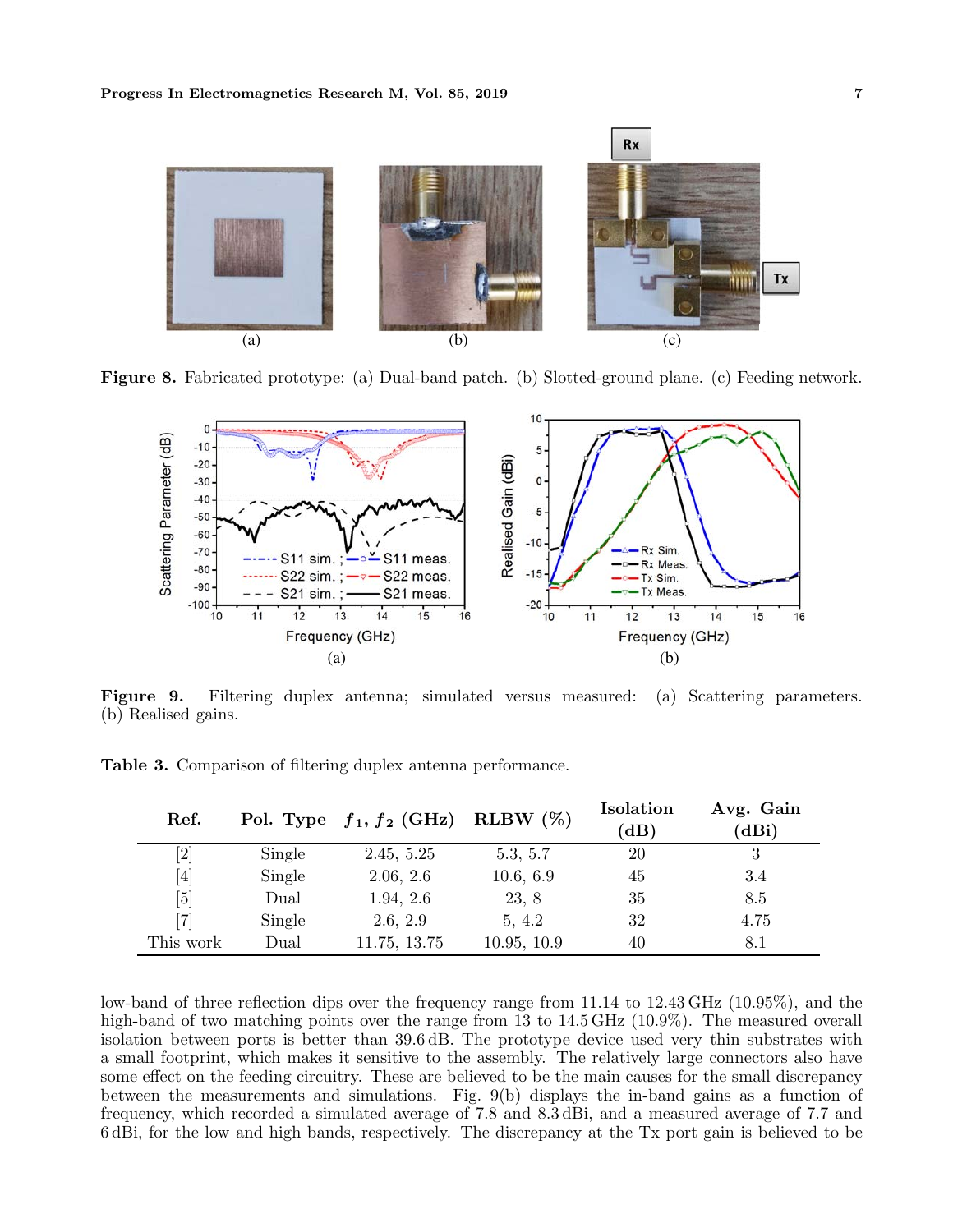

**Figure 10.** Simulated versus measured radiation patterns (co and cross polarisations) at: (a) The low band. (b) The high band.

mainly due to being over sensitive to the cables in the measuring set-up at the high frequencies. Fig. 10 compares between the simulated and measured radiation patterns for both co- and cross-polarisations, at the low and high bands, with good agreement achieved. It is worth mentioning that both of radiation patterns and gain measurements were taken under the supervision of the National Telecommunication Institute in Egypt.

#### **7. CONCLUSION**

In this paper, a novel integrated filtering duplex antenna was proposed for the satellite communication applications. The design methodology of integrating the duplexer to the dual-band patch antennas was presented. To prove the concept, an integrated filtering duplex antenna was realised by coupling the duplexer to the dual-band patch via EM waves. This removed the need of interconnection and matching network between the duplexer and antenna, as in traditional systems. The frequency responses, such as bandwidth and frequency selectivity, are controlled by the coupling between the resonators and the radiating patch. The simulated results agree well with the measured ones, showing a good performance in terms of impedance matching, isolation, realised gains, and radiation patterns. The integrated prototype proves to have flat in-band gains with directional radiation patterns. Another advantage of such an integrated design is the high isolation achieved between the two ports, resulting in channel interference reduction. And that is proved in the comparison introduced in Table 3, presenting the polarisation type, centre frequencies of the dual-band operation, the impedance bandwidth, the port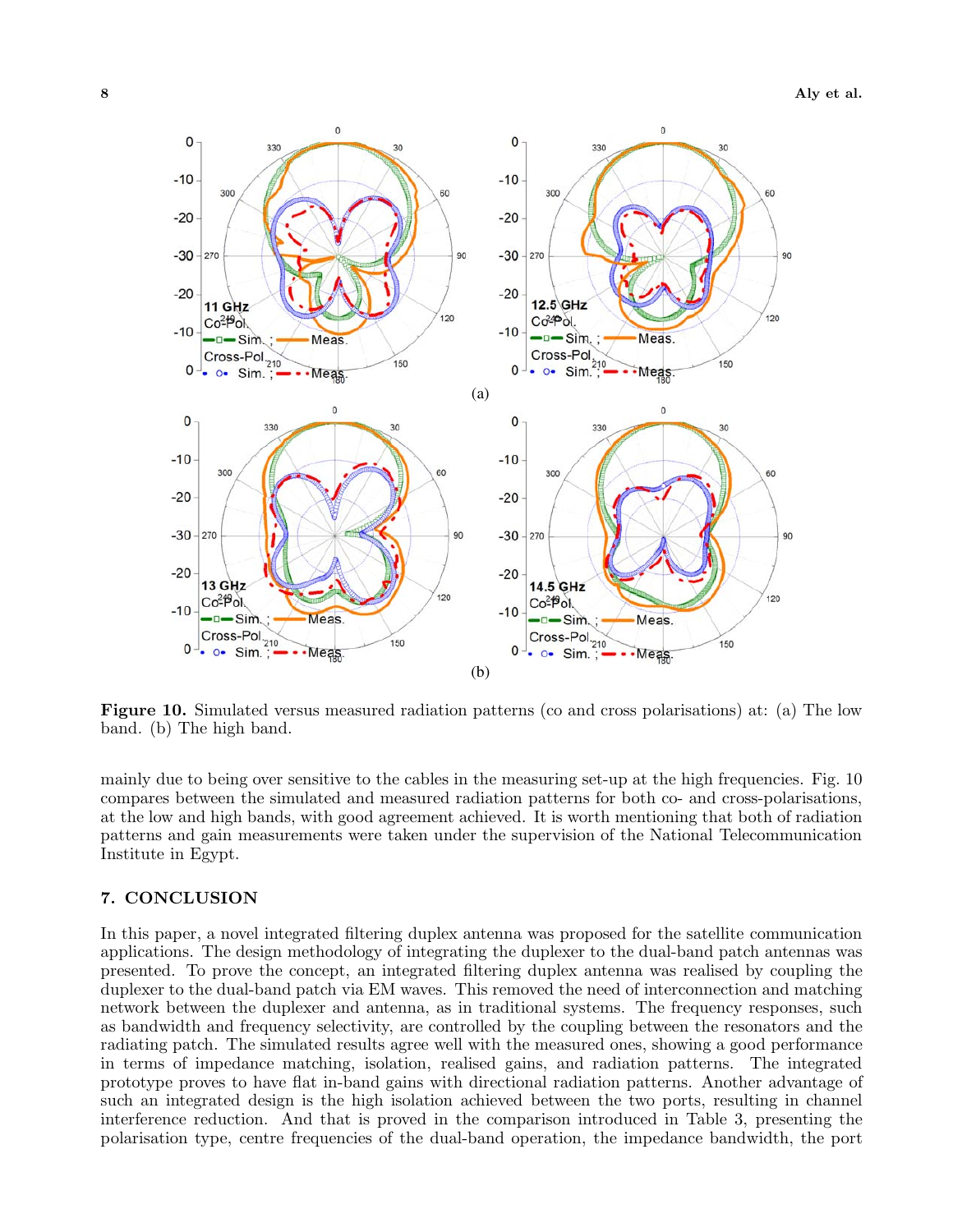## **Progress In Electromagnetics Research M, Vol. 85, 2019 9**

isolation, and finally the average gain of each design. This highly integrated design renders compact footprint, which makes it useful for RF front-end applications serving satellite communications at the Ku-band.

#### **ACKNOWLEDGMENT**

Mostafa G Aly is grateful to the funding provided by Modern Sciences & Arts University, Egypt.

#### **REFERENCES**

- 1. Chen, F., H. Hu, J. Qiu, M. Guo, and Q. Chu, "Novel diplexer with improved isolation using asymmetric transmission zeros technique," *Chinese J. Electron.*, Vol. 25, No. 3, 591–594, 2016.
- 2. Lee, Y. J., J. H. Tarng, and S. J. Chung, "A filtering diplexing antenna for dual-band operation with similar radiation patterns and low cross-polarization levels," *IEEE Antennas Wirel. Propag. Lett.*, Vol. 16, 58–61, 2017.
- 3. Cheong, P., K. F. Chang, W. W. Choi, and K. W. Tam, "A highly integrated antenna-triplexer with simultaneous three-port isolations based on multi-mode excitation," *IEEE Trans. Antennas Propag.*, Vol. 63, No. 1, 363–368, 2015.
- 4. Lin, X., Z.-M. Xie, P.-S. Zhang, and Y. Zhang, "Broadband filtering duplex patch antenna with high isolation," *IEEE Antennas Wirel. Propag. Lett.*, Vol. PP, No. 99, 2017.
- 5. Duan, W., X. Y. Zhang, Y.-M. Pan, J.-X. Xu, and Q. Xue, "Dual-polarized filtering antenna with high selectivity and low cross polarization," *IEEE Trans. Antennas Propag.*, Vol. 64, No. 10, 4188–4196, 2016.
- 6. De Luis, J. R., A. Morris, Q. Gu, and F. De Flaviis, "Tunable duplexing antenna system for wireless transceivers," *IEEE Trans. Antennas Propag.*, Vol. 60, No. 11, 5484–5487, 2012.
- 7. Mao, C. X., S. Gao, Y. Wang, F. Qin, and Q. X. Chu, "Compact highly integrated planar duplex antenna for wireless communications," *IEEE Trans. Microw. Theory Tech.*, Vol. 64, No. 7, 2006– 2013, 2016.
- 8. Zayniyev, D. and D. Budimir, "An integrated antenna-filter with harmonic rejection," *3rd Eur. Conf. Antennas Propag.*, 393–394, 2009.
- 9. Chen, C. F., T. Y. Huang, C. P. Chou, and R. B. Wu, "Microstrip diplexers design with common resonator sections for compact size, but high isolation," *IEEE Trans. Microw. Theory Tech.*, Vol. 54, No. 5, 1945–1952, 2006.
- 10. Wu, W. J., Y. Z. Yin, S. L. Zuo, Z. Y. Zhang, and J. J. Xie, "A new compact filter-antenna for modern wireless communication systems," *IEEE Antennas Wirel. Propag. Lett.*, Vol. 10, 1131–1134, 2011.
- 11. Wu, W., C. Wang, X. Wang, and Q. Liu, "Design of a compact fitler-antenna using dgs structure for modern wireless communication systems," *IEEE Int. Symp. Microwave, Antenna, Propag. EMC Technol. Wirel. Commun.*, 355–358, 2013.
- 12. Wu, W., J. Wang, R. Fan, and Q. Zhang, "A broadband low profile microstrip filter-antenna with an omni-directional pattern," *Asia-Pacific Conf. Antennas Propag.*, 580–582, 2014.
- 13. Shang, X. and M. J. Lancaster, "Patch antenna with integrated bandpass filter," *4th Annu. Semin. Passiv. RF Microw. Components*, 1–5, 2013.
- 14. Kang, C., H. Zhang, Y. Wang, and L. Xu, "A new compact edge coupled filter-antenna," *Int. Symp. Antennas, Propag. EM Theory*, 115–117, 2016.
- 15. Liao, C., Y. Lin, C. Chen, S. Kao, and H. Chen, "A novel aperture-coupled circularly polarized square-ring patch antenna for wireless communication systems," *IEEE 5th Asia-Pacific Conf. Antennas Propag.*, 57–58, 2016.
- 16. Kaouach, H. and A. Kabashi, "Antenna-filter-antenna based frequency selective surfaces for quasioptical applications in Q-band," *Int. Work. Antenna Technol.*, 1–4, 2015.